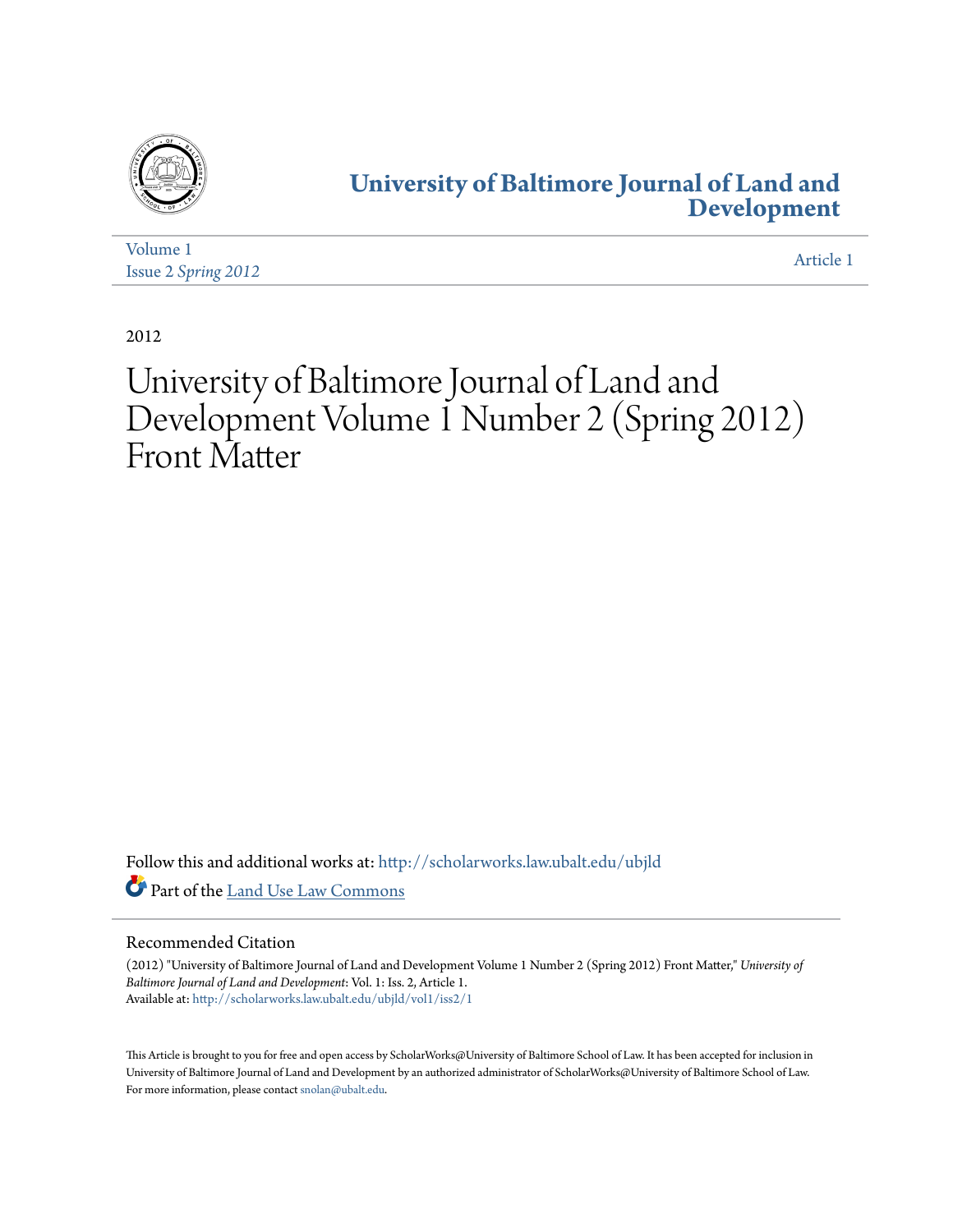**VOLUME 1 SPRING** 2012 **NUMBER** 2

**TABLE OF CONTENTS** 

### ARTICLES

Superweeds and Suspect Seeds: Does the Genetically-Engineered Crop Deregulation Process Put American Agriculture at Risk? *Margaret Sova McCabe 109*

The Imposing Specter of Municipal Liability for Exclusive Promotion of Green Building Certification Systems

*Colin W Maguire* **157**

#### **COMMENTS**

Land Aesthetics v. Wireless Channel Access: The Case for Local Authority to Regulate the Visible, But Not the Wireless, Interface of Antennas

*Douglas Spoerl* **177**

TransCanada's Keystone XL Pipeline: Politics, Environmental Harm **&** Eminent Domain Abuse

*Ryan Harrigan* **207**

#### **RECENT DEVELOPMENT**

Fracturing the Environment?: Exploring Potential Problems Posed **by** Horizontal Drilling Methods

*Kathleen Kerner* **235**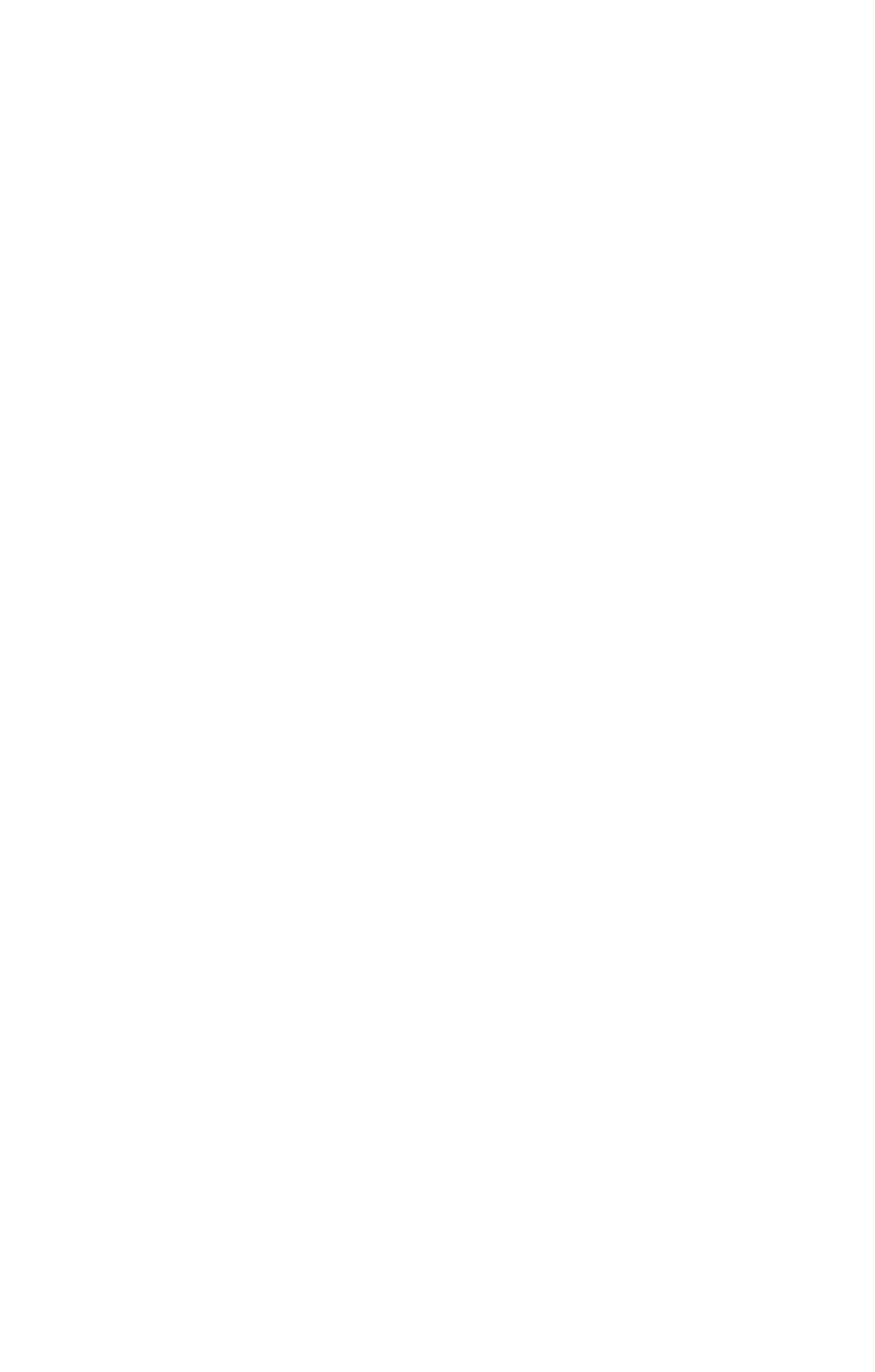| <b>VOLUME</b> | <b>SPRING 2012</b> | <b>NUMBER 2</b> |
|---------------|--------------------|-----------------|
|               |                    |                 |

*The University of Baltimore Journal of Land and Development* is a scholarly publication of the University of Baltimore School of Law. Founded in **2011,** the *journal* succeeds *Environmental Perspectives,* which was published **by** the law school's Environmental Society.

The *Journal of Land and Development* welcomes professional articles on a wide range of environmental topics of current interest to the legal community. Inquiries about submission guidelines should be directed to the Articles Editor, University of Baltimore Journal of Environmental Law, Center for Student Involvement, 1420 North Charles Street, Baltimore, Maryland 21201.

The *journal* is published twice each year and subscriptions are available for \$20.00 per year. For additional information, or to subscribe to the *Journal,* please contact the Managing Editor, University of Baltimore Journal of Environmental Law, Center for Student Involvement, 1420 North Charles Street, Baltimore, Maryland 21201. The *journal* may also be reached at its website, http://law.ubalt.edu/jel.

Opinions expressed in the *Journal* are those of the contributors and do not necessarily represent the opinions of the University of Baltimore School of Law or the Board of Editors.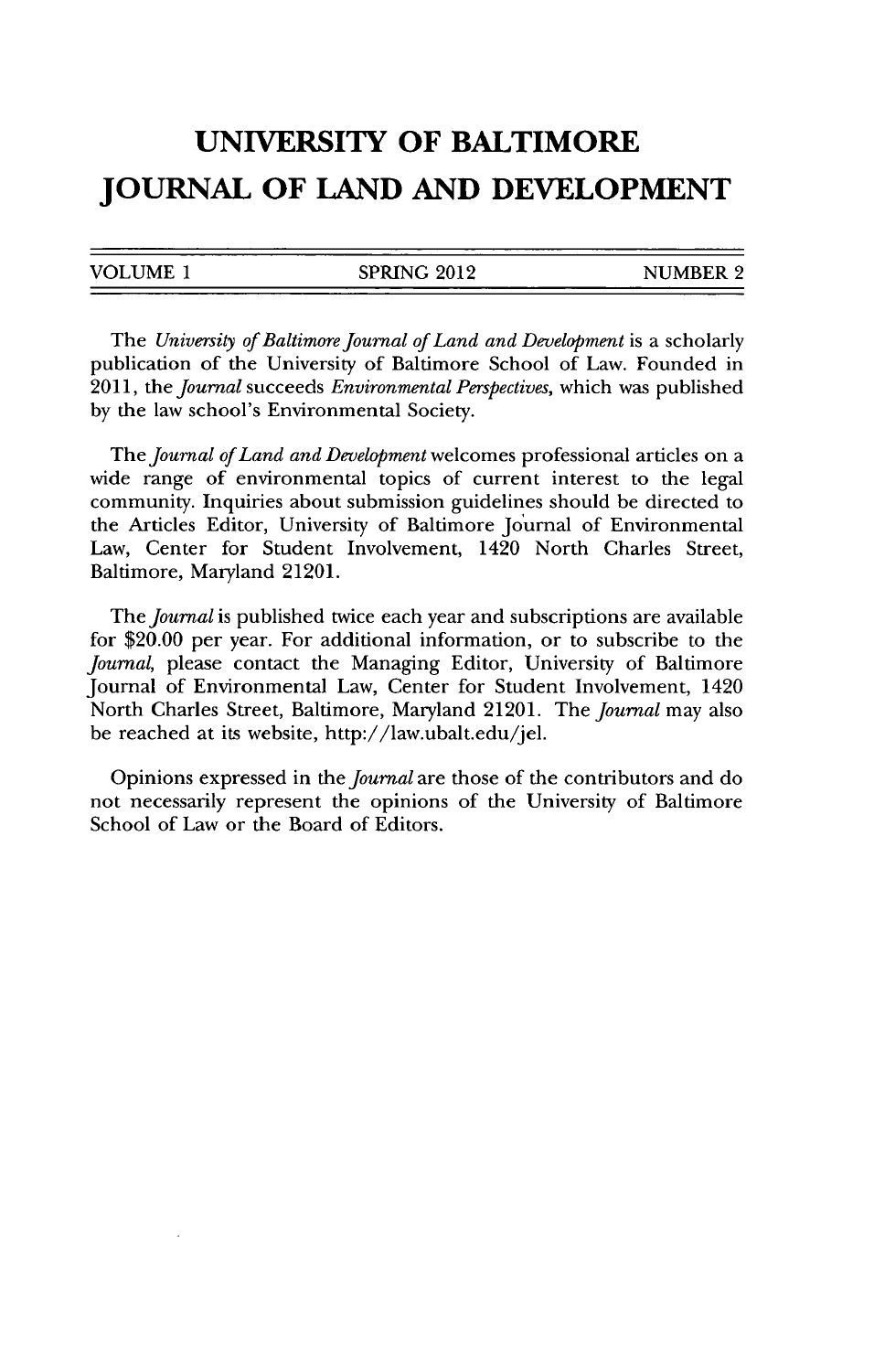| VOLUME 1 |  |
|----------|--|
|          |  |

**SPRING 2012 NUMBER 2** 

#### **MISSION STATEMENT**

The Journal of Land and Development shall serve the legal community as a nonprofit organization established under the auspices of the University of Baltimore School of Law. The primary and paramount purpose of the Journal of Land and Development shall be to promote legal scholarship and the educational purposes of the University of Baltimore School of Law **by** encouraging academic excellence. The Journal of Land and Development shall achieve this purpose **by** publishing scholarly articles and student notes on topics including, but not limited to, land use, urban and community development, preservation, and real estate and finance. **By** publishing timely articles in these areas we will stimulate the academic excellence of each member, so that each may enjoy a lifetime of honorable and professional service within the legal community, while providing practitioners and academia with an excellent source of information about this expanding area of the law.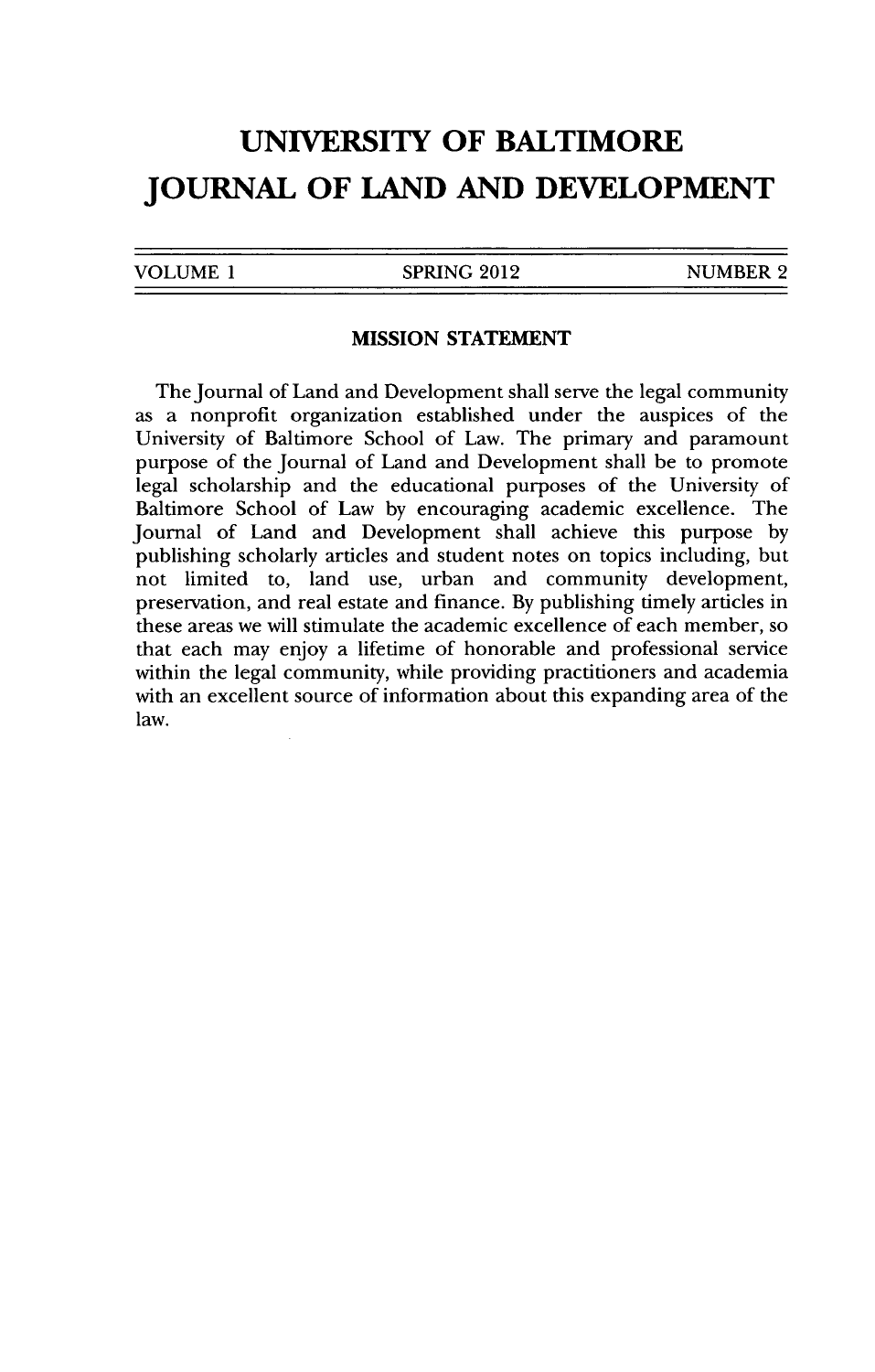**VOLUME** 1 **SPRING** 2012 **NUMBER** 2

#### **BOARD OF EDITORS**

*Editor in Chief* Melissa Biggs

*Managing Editor* Nikoletta Mendrinos

*Articles Editor* Stephanie Shearer

*Production Editors* Daniel Kamenetz Cynthia Pederson

*Symposium Editor* Jonathan Foreman

*Publications Editor* Paul "Jay" Adams

*Manuscripts Editor* David Beste

*Staff Editors*

Alyssa Abramat Lauren Bourdon Brandon Butler Heather Cobun Courtney Colonese Andre Cross Leah Freedman Michelle Gruesbeck Ryan Harrigan Kathleen Kerner Linh **Ly**

Audra Peddicord Caitlin Plitt Russell Rich, Jr. Brent Schubert Douglas Spoerl Jacqueline Truax Todd Van Laere Gregory Votta Anna Flewelling Watson Lauren Whitaker Jacob White

#### **FACULTY ADVISOR**

Audrey McFarlane

#### **ADMINISTRATIVE ASSISTANT**

Karen DeVore